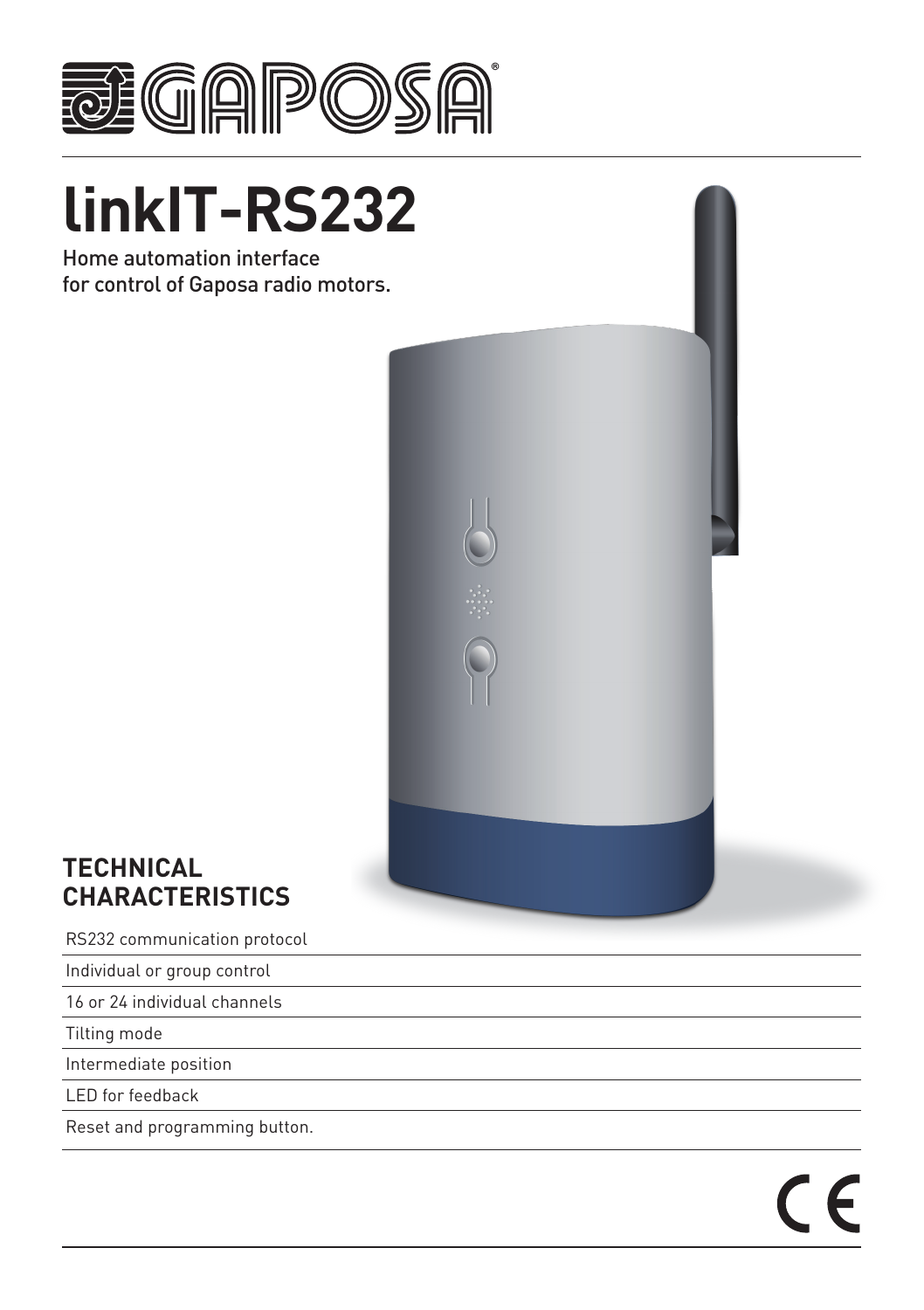# **Hardware**

| Reference       | Channels | Country |
|-----------------|----------|---------|
| linkIT-434-16   |          | USA     |
| linkIT-434-24   | 24       | USA     |
| $linkIT-868-16$ | 16.      | Europe  |
| linkIT-868-24   | 24       | Europe  |

Comes with 2A, 5V micro-USB power supply and DB9 adapter cable.

It is possible to install more than one LinkIT provided your Controller has the requisite number of RS232 ports or a Remote RS232 - TCP/IP Convertor is used. No daisy chain possible.



| <b>LED status</b><br>On first power up<br>Green |             |                                                       |
|-------------------------------------------------|-------------|-------------------------------------------------------|
| Red                                             |             | When radio transmission is in progress                |
|                                                 | <b>Blue</b> | When the optional wireless/cloud service is connected |

## **RJ9 – DB9 connection**





female connector rear view

| <b>USAGE</b> | RJ9 PIN | DB9 PIN |
|--------------|---------|---------|
| 5 Volt Power |         | NΑ      |
| <b>TXD</b>   |         |         |
| <b>RXD</b>   |         |         |
| GND          |         |         |

Note: RS232 is transmitted via RJ9 Socket.

Warning: check for crossover of pins 2 & 3 depending on the equipment used.

5V Pin is optional and is provided to allow LinkIT to be powered via the RJ9 socket.

This is for advanced installation only and should not be used alongside the 5V micro USB input.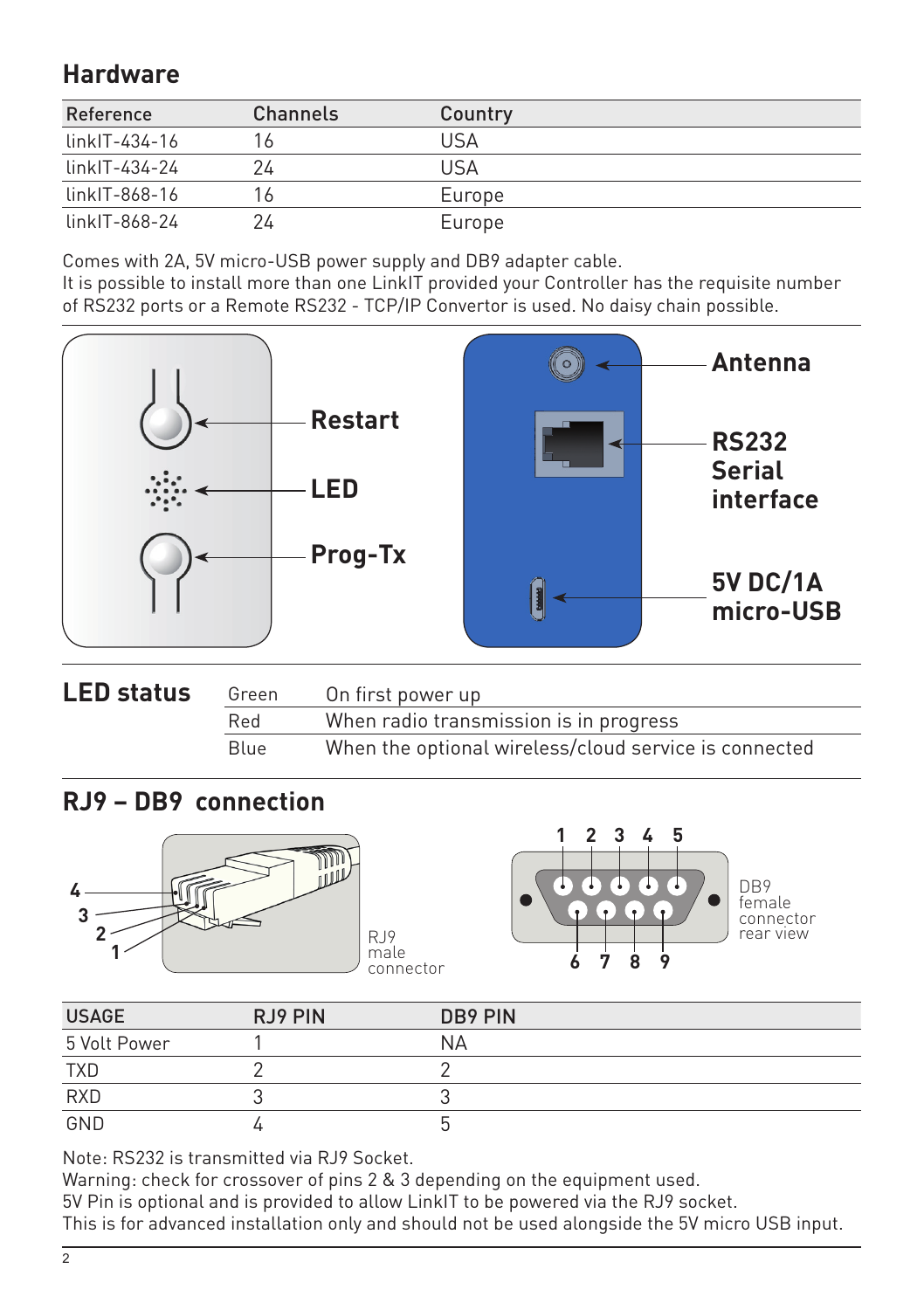# **Cabling distance**

15 meters or more if special cables are used. Cable options:

| Reference | <b>Description</b>        |
|-----------|---------------------------|
|           | Serial connector with RJ9 |

# **RS232 protocol**

## **RS232 Setup: (9K6 8N1)**

| <b>Baud Rate</b> | 9600 |
|------------------|------|
| Data             | x    |
| Check Bit        | None |
| Stop Bit         |      |

#### **Control Commands:**

| Command                     | <b>Byte</b> |
|-----------------------------|-------------|
| Add Motor (PROG TX)         | Oxaa        |
| Delete Motor (TX DELETE)    | Oxab        |
| <b>Set Interim Position</b> | Oxac        |
| Go to Interim Position      | Oxad        |
| Tilt Up                     | Oxba        |
| <b>Tilt Down</b>            | Oxbb        |
| Stop                        | Oxcc        |
| Up                          | 0xdd        |
| Down                        | Oxee        |

## **Transmission Structure:**

| Header         | Bank | Channel | Command | Verify XOR B0-B3 |
|----------------|------|---------|---------|------------------|
| B <sub>0</sub> |      | B2      | B3      | B4               |
| 0x67           | 0x00 | 0x01    | bbx0    | 9xbb             |

Example – Channel 1 – UP (Channel value Min 1 Max 8)

### **Bank:**

| <b>Bank Function</b> | <b>Byte</b> |
|----------------------|-------------|
| Address 1-8          | 0x00        |
| Address 9-16         | 0x01        |
| Address 17-24        | 0x02        |
|                      |             |

Banks B-C are optional depending on LinkIT SKU – I.E if you have an 8-channel version only bank A will function. A 24-channel version will have banks A-C.